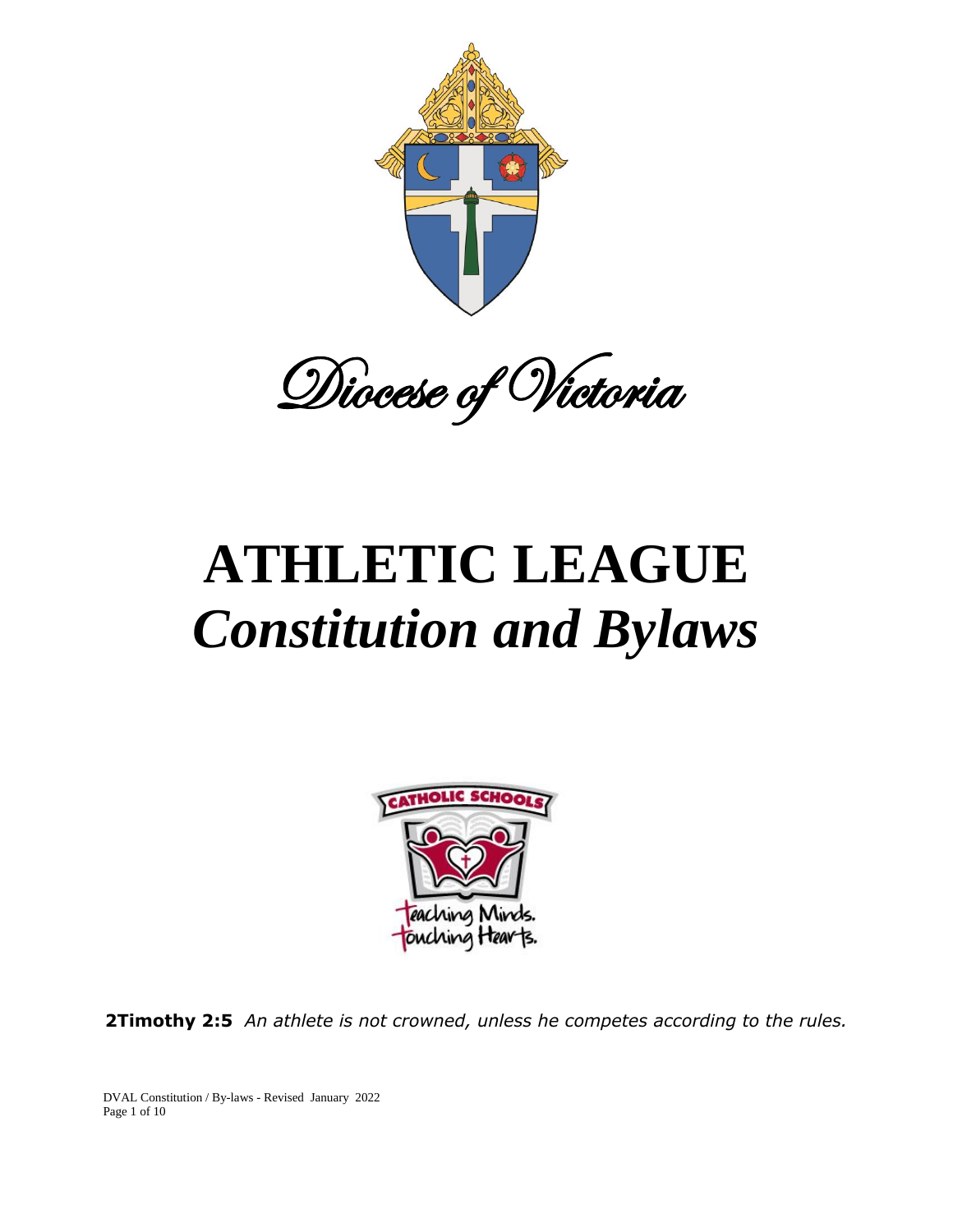# **THE DIOCESE OF VICTORIA ATHLETIC LEAGUE (DVAL)**

# **Table of Contents**

#### **Constitution**

| <b>Article/Section</b> |                                | Page           |
|------------------------|--------------------------------|----------------|
| Article I              | Name                           | 3              |
| <b>Article II</b>      | <b>Mission Statement</b>       |                |
| Article III            | Objective                      |                |
| <b>Article IV</b>      | Governance of the DVAL         |                |
| Section 1              | Governing Board                |                |
| Section 2              | Meetings                       |                |
| Section 3              | Interpretation of Rules        |                |
| Section 4              | Age and Eligibility            |                |
| Section 5              | <b>Eligibility Disputes</b>    |                |
| Section 6              | <b>Right to Dissolve</b>       |                |
| Section 7              | Grievance Committee            |                |
| <b>Article V</b>       | Membership                     | $\overline{4}$ |
| Section 1              | Participants/Physicals/Tryouts |                |
| Section 2              | <b>School Members</b>          |                |
| Section 3              | Secure a Membership            |                |
| Section 4              | <b>Voting Guidelines</b>       |                |
| <b>Article VI</b>      | <b>Officers</b>                |                |
| Section 1              | <b>President Duties</b>        |                |
| Section 2              | Vice President Duties          | 5              |
| Section 3              | <b>Secretary Duties</b>        |                |
| <b>Article VII</b>     | Amendments                     |                |
|                        |                                |                |

#### **By-Laws**

| Article I                                | Eligibility of Students        |   |  |
|------------------------------------------|--------------------------------|---|--|
| Section 1                                | Students Enrolled/Age/Grade    |   |  |
| Section 2                                | Minimum Academic Requirements  |   |  |
| <b>Article II</b>                        | <b>General Rules</b>           |   |  |
| Section 1                                | Equipment/Jerseys              |   |  |
| Section 2                                | <b>Protest Guidelines</b>      |   |  |
| Section 3                                | Games played Outside the DVAL  |   |  |
| Section 4                                | <b>Officials For The Games</b> |   |  |
| Section 5                                | Postpone/Reschedule Games      | 6 |  |
| Section 6                                | <b>Lightening Storm</b>        |   |  |
| Section 7                                | Fees/Admission Charges         |   |  |
| Section 8                                | No Sunday Events               |   |  |
| Article III                              | <b>Championship Guidelines</b> |   |  |
| Section 1                                | Zone Configuration             |   |  |
| Section 2                                | <b>Declare Champions</b>       |   |  |
| Section 3                                | <b>Violations</b>              |   |  |
| <b>Article IV</b>                        | <b>Rules For Each Sport</b>    |   |  |
| Section 1                                | Football                       |   |  |
| Section 2                                | Volleyball                     | 7 |  |
| Section 3                                | <b>Basketball</b>              |   |  |
| Article V                                | Amendments                     | 8 |  |
| <b>Coaches' Acknowledgement</b>          |                                | 9 |  |
| <b>Notice Read Before All DVAL Games</b> |                                |   |  |

DVAL Constitution / By-laws - Revised January 2022 Page 2 of 10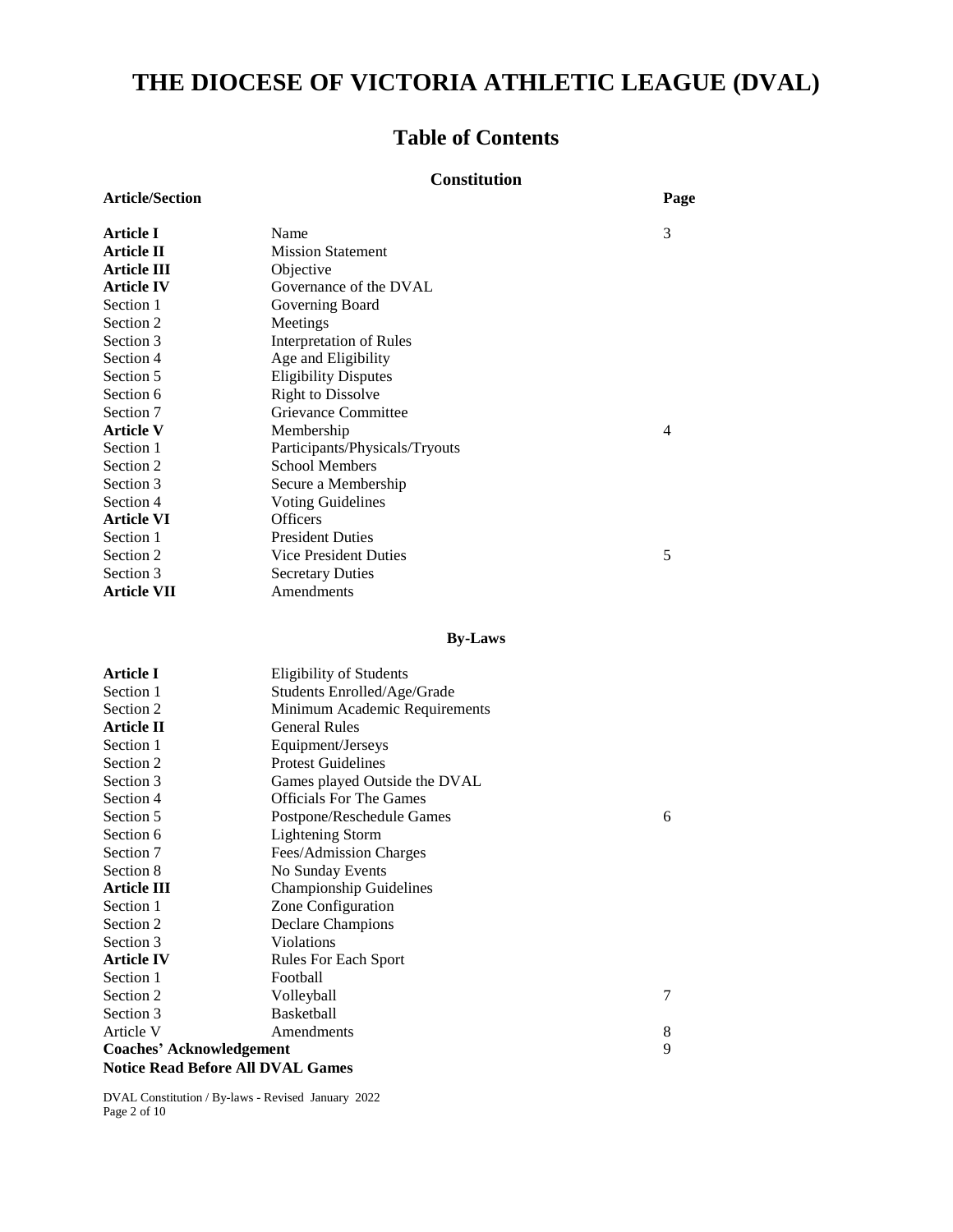# **THE DIOCESE OF VICTORIA ATHLETIC LEAGUE**

# **CONSTITUTION**

#### **ARTICLE I NAME**

This organization shall be known as The Diocese of Victoria Athletic League (DVAL).

## **ARTICLE II MISSION STATEMENT**

• The DVAL will foster the Christian values of good sportsmanship in athletic competitions. Good sportsmanship is a commitment to the Christian values of fair play, ethical and moral behavior, and integrity.

# **ARTICLE III OBJECTIVES**

 The DVAL shall assist member schools in the development of the skills necessary for athletic competition and the regulation of inter-school athletics, specifically football, basketball and volleyball and other sports.

# **ARTICLE IV GOVERNANCE OF THE DVAL**

#### **SECTION 1**

- The DVAL shall be governed by the DVAL Governing Board.
- The Governing Board shall be composed of the principals of the Catholic schools of the Diocese of Victoria.

#### **SECTION 2**

- The Governing Board will meet monthly on the date and at the location of the Diocese of Victoria Catholic Schools administrators meetings at a time to be determined on the agenda of that meeting.
- The President of the DVAL Governing Board shall call other meetings as required. Two-thirds of the members of the Governing Board shall constitute a quorum.
- The DVAL Governing Board shall determine the method by which to schedule athletic events for the upcoming school year. It may be done electronically, by phone and/or by a scheduled meeting of the coaches involved.
- Once schedules are formulated, they must be approved by the DVAL Governing Board in order to become the official schedules for zone play.

#### **SECTION 3**

The Governing Board shall have the right to rule on interpretations of the

Constitution and shall enforce the rules contained in the Constitution and By-Laws of the DVAL.

#### **SECTION 4**

- The principal of each DVAL member school shall submit to the President of the DVAL Governing Board a verification of the age and eligibility of all student athletes prior to the start of each season.
- The president shall verify the eligibility of participating students.

#### **SECTION 5**

 The Governing Board shall settle eligibility disputes and shall decide all questions of eligibility according to the Constitution of the DVAL.

#### **SECTION 6**

The Governing Board shall have the right to dissolve the DVAL by a two-thirds vote.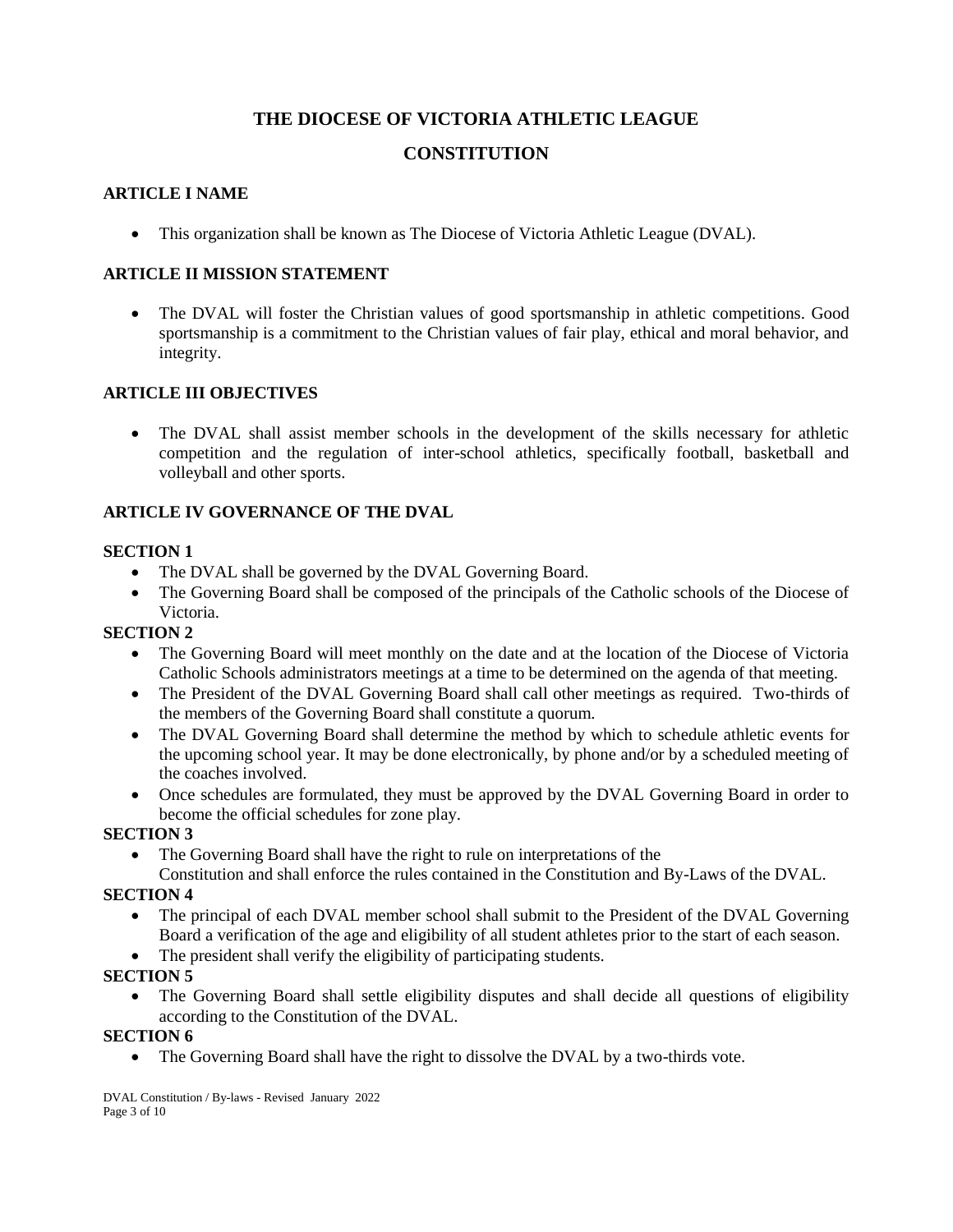#### **SECTION 7**

- A *Grievance Committee* of three principals, appointed by the President as needed, shall rule on controversies, and their decision shall be final
- Penalties which may be imposed on students or teams include reprimand, suspension, forfeiture, or disqualification.

#### **ARTICLE V. MEMBERSHIP**

#### **SECTION 1**

- $\bullet$  Students in Grades  $5 8$  may participate in the athletic program offered by the school.
- Yearly physicals are highly recommended. However, the minimum requirement is the UIL rule of only one in the junior high years.
- Students in Grades  $6 8$  may participate in the football program.
- Students in Grades 5 8 may participate in other sports.
- Fourth grade students may be used in all sports with the exception of football, if needed, to allow the school to field a team.
- Tryouts may be performed prior to formal practices. A tryout is only allowed by schools that must eliminate students from the roster.
- Tryouts may be held the Friday afternoon or Saturday before the planned practices begin; tryouts are not to be a practice but drills to show competence.
- Eighth grade students play on "A" Teams" not "B" Teams unless mutually agreed upon by both school administrators in advance of a game.

#### **SECTION 2** DVAL Members

| <b>Charter Members</b>                      | <b>Current Members</b>                |  |  |
|---------------------------------------------|---------------------------------------|--|--|
| St. Anthony School, Columbus                | Holy Cross, Bay City                  |  |  |
| St. Michael School, Cuero                   | 2. Nazareth Academy, Victoria         |  |  |
| St. Philip School, EI Campo<br>3.           | 3. Our Lady of the Gulf, Port Lavaca  |  |  |
| Sacred Heart School, Hallettsville<br>4.    | 4. Our Lady of Victory, Victoria      |  |  |
| St. Mary School, Nada (school closed)<br>5. | 5. Sacred Heart School, Hallettsville |  |  |
| St. Rose of Lima, Schulenburg<br>6.         | 6. St. Anthony School, Columbus       |  |  |
| St. Ludmila Academy, Shiner<br>7.           | St. Joseph School, Yoakum<br>7.       |  |  |
| Nazareth Academy, Victoria<br>8.            | St. Ludmila Academy, Shiner<br>8.     |  |  |
| Our Lady of Victory, Victoria<br>9.         | 9. St. Michael School, Cuero          |  |  |
| 10. St. Michael School, Weimar              | 10. St. Michael School, Weimar        |  |  |
| 11. St. Joseph School, Yoakum               | 11. St. Philip School, EI Campo       |  |  |
|                                             | 12. St. Rose of Lima, Schulenburg     |  |  |
|                                             | 13. Trinity Episcopal, Victoria       |  |  |

#### **SECTION 3**

 Any private Catholic and/or parochial school may secure membership by a two-thirds majority vote of the Governing Board of the DVAL.

#### **SECTION 4**

 Each member of the Governing Board shall be entitled to one (1) vote cast by the principal with the exception of the President of the DVAL who will vote *only in the case of a tie*.

#### **ARTICLE VI OFFICERS**

• The officers of the DVAL shall be elected for a term of one (1) year.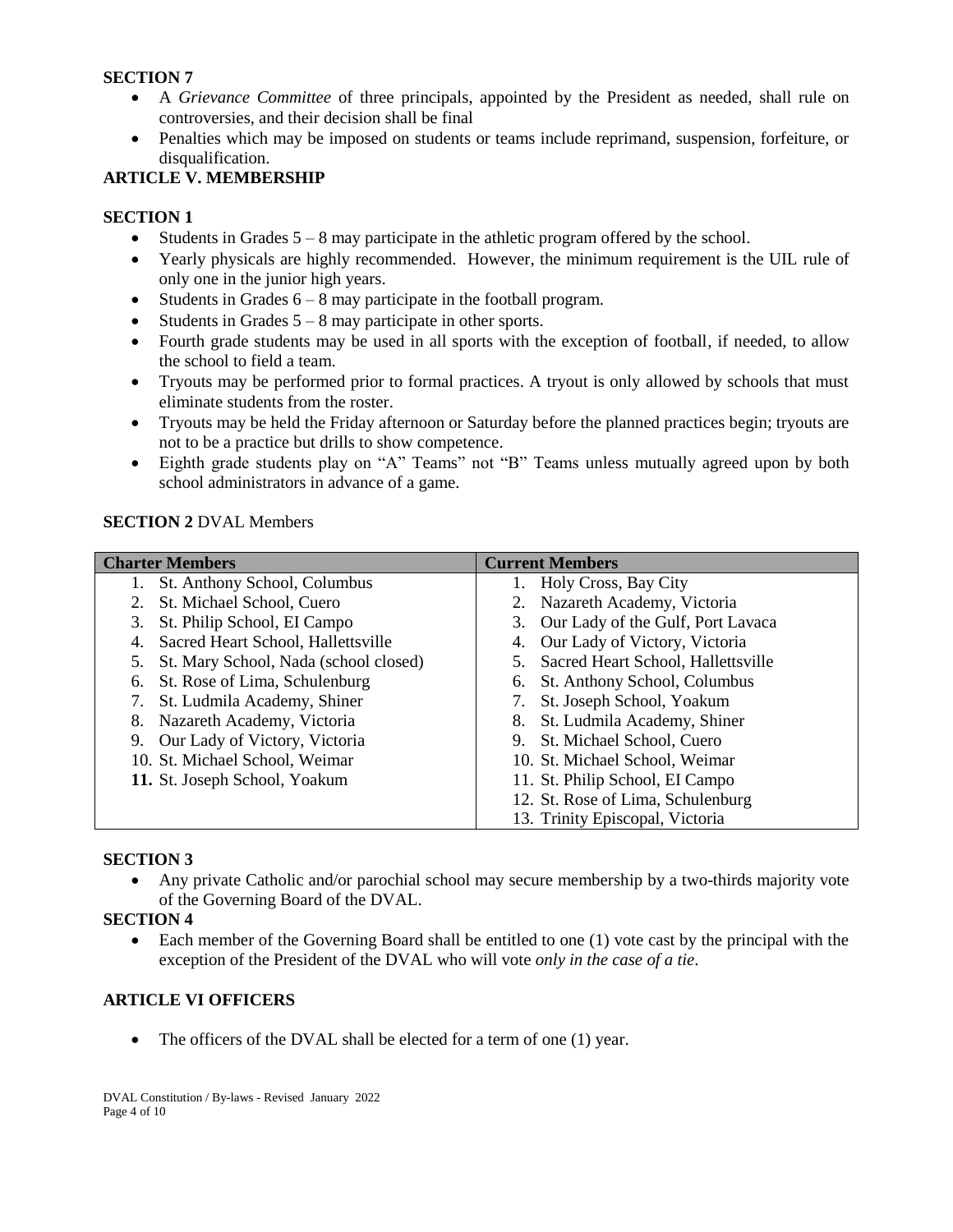- The officers will be elected by the Governing Board and shall be a President-Treasurer, Vice-President, and a Secretary.
- The officers of the DVAL shall be elected at the August meeting each year.
- Officers shall be elected by a two-thirds vote of the Governing Board.
- All officers are eligible and encouraged to serve a second term.
- No officer position can be served for more than two years in a row.
- It is also encouraged that the Vice-President will become President, after his/her second term is completed.

#### **SECTION 1**

- It shall be the duty of the President-Treasurer to preside at meetings of the DVAL.
- The President-Treasurer shall call all *special* meetings.

#### **SECTION 2**

 The Vice-President shall, in the absence or disability of the President-Treasurer, perform all the duties of the President.

#### **SECTION 3**

 The Secretary shall keep faithful account of meetings, distribute minutes of the meetings, and give notice for specially-called League meetings.

### **ARTICLE VII** AMENDMENT TO THE CONSTITUTION

- Additions, alterations, or amendments shall be made to the Constitution at a regular or *special* called meeting.
- At least thirty days' notice of any proposed change must be given to the President-Treasurer who will notify the members of the Governing Board from each school before the proposed change can be acted upon.

### **DIOCESE OF VICTORIA ATHLETIC LEAGUE BY-LAWS**

#### **ARTICLE I. ELIGIBILITY OF STUDENTS**

#### **SECTION 1**

- Only students enrolled in member schools or those schools approved for participation in DVAL activities by the Governing Board may participate in DVAL activities.
- Students taking part in games of the DVAL shall be in no grade higher than the 8th and may not have attained their 15th birthday on or before September  $1<sup>st</sup>$ of the school year in which they will participate in DVAL activities.

#### **SECTION 2**

- Minimum academic eligibility requires that a student must not be failing a core subject (mathematics, language arts, reading, science, social studies or religion) as of the Monday prior to the event. Eligibility is determined by the cumulative average for the grading period.
- The eligibility rule is enforced beginning each school year on the Tuesday following Labor Day.
- The eligibility rule is also enforced after two weeks during the second, third and fourth quarters. (January 2022)
- Eligibility carries for one week from Monday to Monday including all regular and tournament games.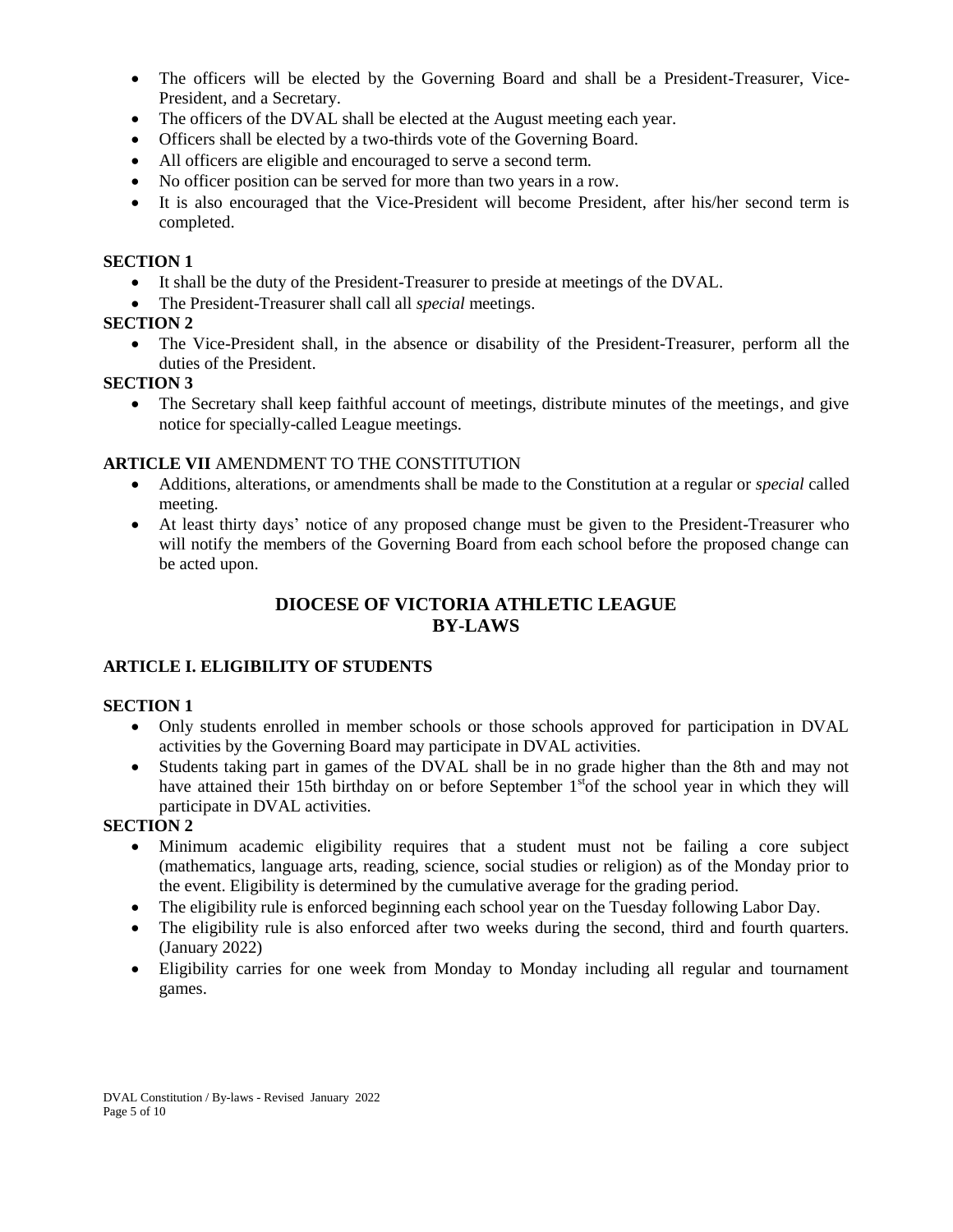## **ARTICLE II. GENERAL RULES**

#### **SECTION 1**

- All equipment will comply with the official rulebook published by the National Federation of State High School Associations for that sport.
- For football, dark jerseys will be worn for home games and light jerseys for away games.
- In basketball, light jerseys will be worn for home games and dark jerseys for away games.
- In volleyball, there is no requirement for the color of the jersey.

#### **SECTION 2**

- The principal of a school may submit a written protest rising from a contest to the President within one (1) school day after completion of the contest.
- The President will submit the protest to the *Grievance Committee* within seven calendar days of the contest.
- The Grievance Committee will deliver a ruling on the protest within seven calendar days to the President of the DVAL.
- The ruling of the Grievance Committee will be final.

#### **SECTION 3**

 In all games outside the DVAL, a DVAL member shall abide by the rules and regulations of the DVAL and be subject to the same penalties for infractions.

### **SECTION 4**

- Certified or chapter officials are required for all zone games unless a mutual agreement is reached by the principals or the principal's designee of the two schools.
- Home teams are responsible for getting officials.
- If the home school can not obtain a certified and/or chapter official before meeting for the scheduled game/s, there can be an agreement between the two schools to have each school furnish an official.
- If an official/s do not show up for a game, the principals or their designees can determine how the game/s will be officiated.
- The goal is to avoid a forfeit.
- Two certified referees are required for eleven man football and at least one certified official for eight man football.
- In volleyball and basketball, at least one certified and one unofficial referee are required for zone games.
- All officials for games must be neutral, i.e., they should have no relatives who are playing in the games.

# **SECTION 5**

- Postponement and rescheduling of games is permissible when agreed upon by the administrators of the respective schools.
- When agreement cannot be reached by the principals of the affected schools, the President of the DVAL will determine the date and place for the game. His/her decision will be final.

# **SECTION 6**

No outdoor practices or games shall be played or continued while there is danger of lightning.

# **SECTION 7**

The DVAL Governing Board will set fees and admission charges for games each year.

# **SECTION 8**

- There will be no practice, scheduled games, or tournaments on Sunday.
- Any exception must be an emergency approved by the principal, and athletes should not be penalized if they do not attend.

DVAL Constitution / By-laws - Revised January 2022 Page 6 of 10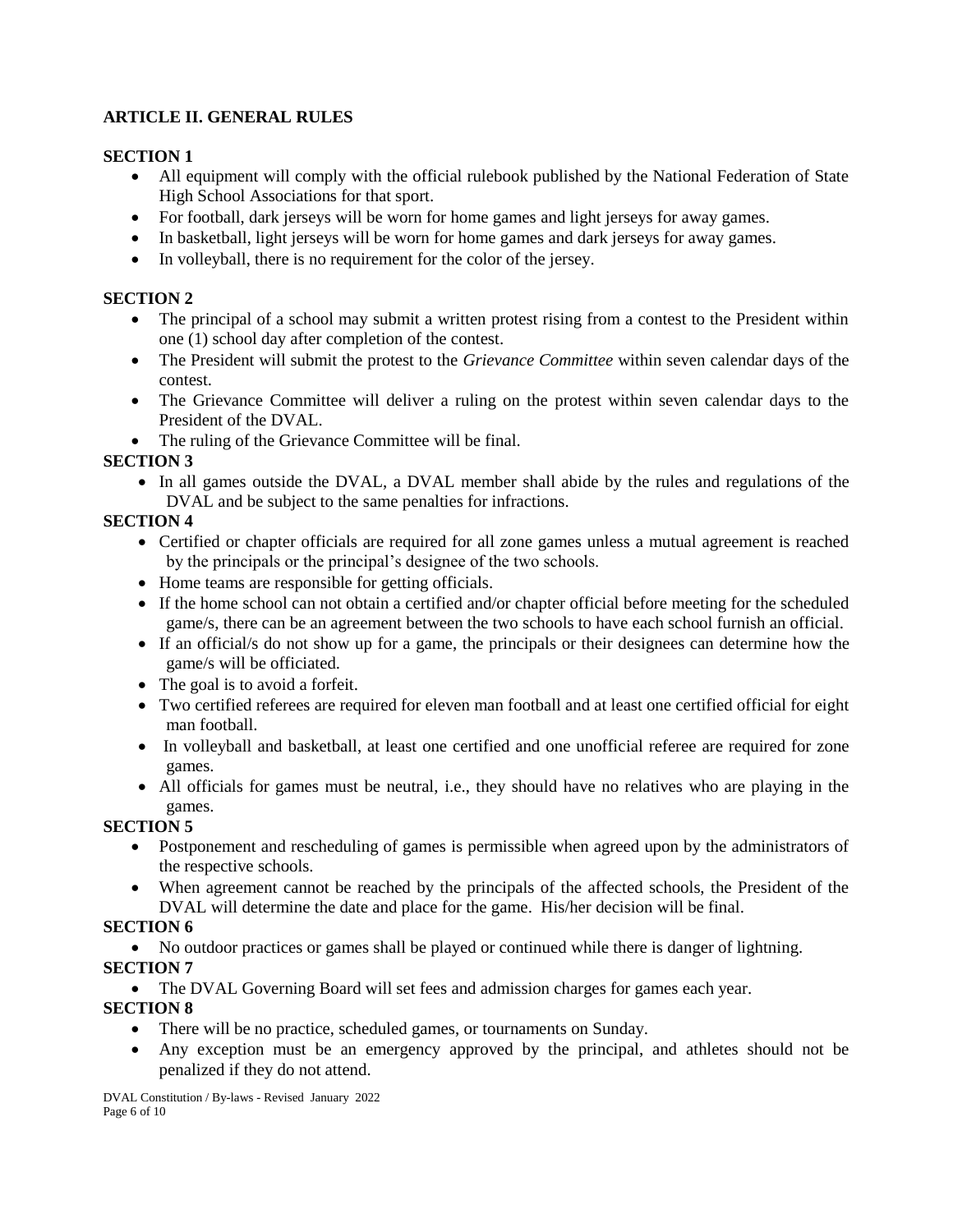### **ARTICLE III. CHAMPIONSHIP GUIDELINES**

#### **SECTION 1**

 Each school year, the DVAL Governing Board will determine the zone configurations for football, volleyball and basketball, etc.

#### **SECTION 2**

• The team with the best record will be declared the champion. Teams that tie in the standings will be declared x-champions.

#### **SECTION 3**

- Any violation of the DVAL Constitution or By-Laws may result in suspension of the school committing the violation/s from DVAL competitions.
- Any suspension will result in no honors for the offending school in that sport for the current year and no honors in that sport for the next year.

#### **ARTICLE IV. RULES FOR EACH SPORT**

#### **SECTION 1 FOOTBALL**

- **STARTING DATES**: Football practice starting date will be set by the DVAL Governing Board in the spring of each year for the following school year.
- **OFF-SEASON PRACTICE**: There shall be no football practice and no football equipment issued from the close of the regular football season until the aforementioned dates.
- **SPRING TRAINING:** Spring training is not permitted.
- **SCRIMMAGES AND GAMES**: After one week of practice, one scrimmage game will be allowed for each team. Quarters for the A team games shall not exceed 8 minutes with at least a 10 minute half-time intermission. Quarters for the B team games shall not exceed 6 minutes with at least a 10-minute half-time intermission.
- **RULES:** The DVAL follows the official U.I.L. RULE BOOK and the FOOTBALL RULE BOOK published by the National Federation of State High School Association. The Diocese of Victoria will follow the Texas Association of Private and Parochial Schools, or TAPPS, leadership; therefore, girls will not be allowed to play football. The DVAL cites facilities, *Safe Environment* policies, and the fact that there is a sport offered during the same time period.
- **SCORING:** When a team is winning by 24 or more points, the clock may be run if the head coaches of both teams agree before the game, or at half time, to run the clock. Any team outscoring their opponents in **excess of 40 points** (Final Score) in a DVAL Zone football game, will result in the **forfeit** of that game by the winning team; the game is forfeited at the end of the game. In the event of a "tie" game, a team must play until there is a winner.
- **EQUIPMENT**: Mouth protectors are mandatory. Helmets should be checked annually for wear and tear.

#### **SECTION 2 VOLLEYBALL**

- **STARTING DATES:** Volleyball practice starting date will be set by the DVAL Governing Board in the spring of each year for the following school year.
- **NUMBER OF MATCHES**: The maximum number of league or non-league matches a volleyball team or individual may play is 15. In addition, a team or player may participate in up to three invitational tournaments. Matches are limited to two a week. Prior to the first game of the season, a scrimmage game will be allowed for each team.
- **SCORE KEEPING**: A scorekeeper from each school should be present at the scorer's table. If a team decides not to sit at the scorer's table, that team forfeits the right to challenge a score or penalty.

DVAL Constitution / By-laws - Revised January 2022 Page 7 of 10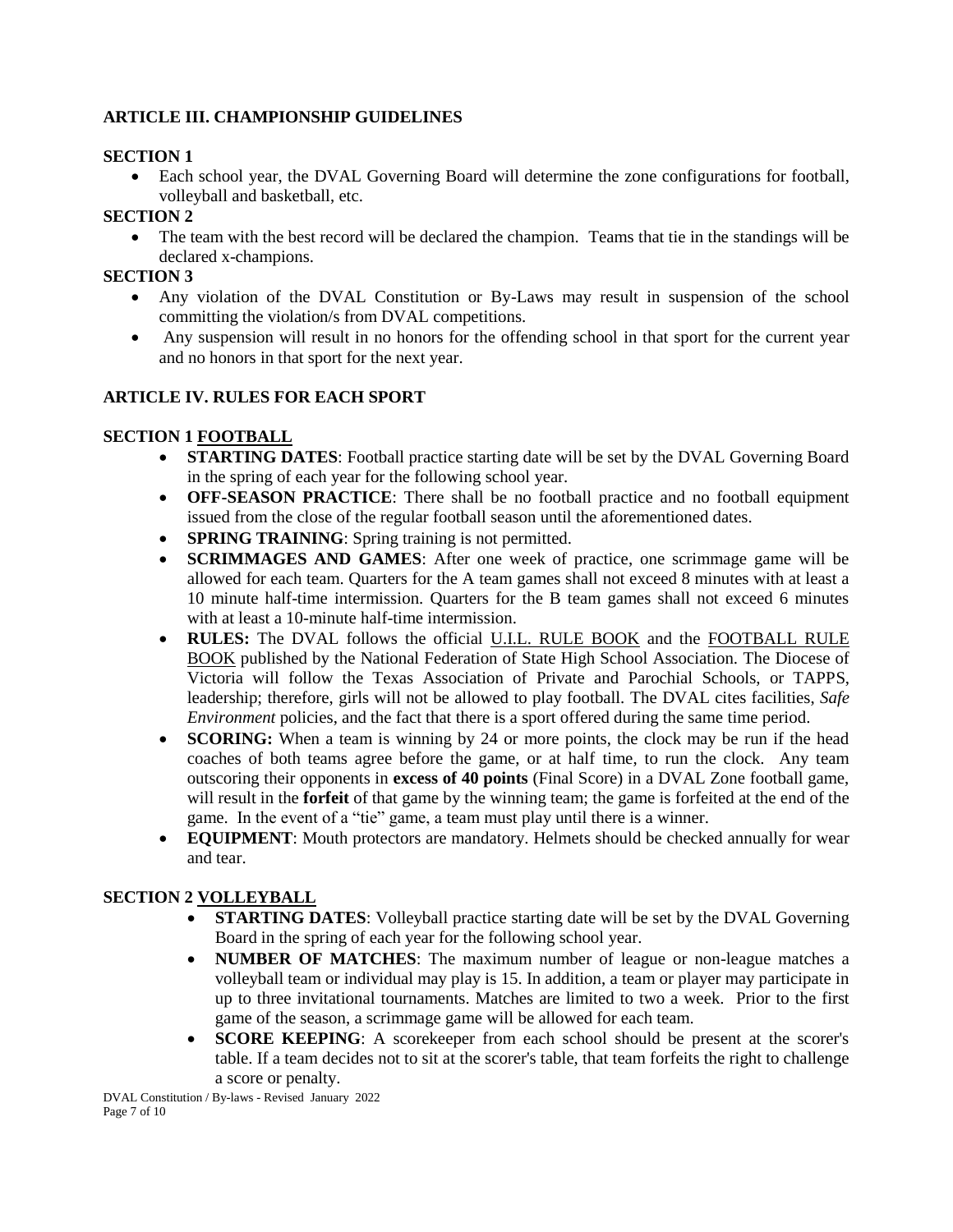- **ZONE GAMES**: For volleyball Zone games, a team must win, two out of three to 25 points (cap at 30). The third games must be played to 25 points (cap 30). In all other matches for non-zone games,  $B \& C$  team games and tournament games, the number of points – 15 (cap 20) or 25 will be determined before the beginning of the game by agreement of the coaches or the tournament officials.
- **RULES**: The DVAL follows the official U.I.L. RULE BOOK and the VOLLEYBALL RULE BOOK as published by the National Federation of State High School Association.
- **EQUIPMENT:** The home team will determine the color of the volleyball to be used.

#### **SECTION 3 BASKETBALL**

- **STARTING DATES**: Basketball practice starting date will be set by the DVAL Governing Board in the spring of each year for the following school year.
- **GAME PERIODS**: Periods will not exceed 6 minutes with at least a 5-minute half-time intermission for the A team. The B team will not exceed 4-minute quarters with at least a 5 minute half-time intermission. There is an option for two 15 minute halves if both B teams mutually agree. A second option exists to play 6 minute quarters for B and/or C teams upon agreement of administrators prior to the game. (December 2021)
- **SCORE KEEPING**: A scorekeeper from each school should be present at the scorer's table. If a team decides not to sit at the scorer's table, that team forfeits the right to challenge a score or penalty. In the event of a "tie" game, an A-Team must play until there is a winner. B or C-Teams will end in a "tie" game with no additional play.
- **RULES**: The DVAL follows the official U.I.L. RULE BOOK and the BASKETBALL RULE BOOK published by the National Federation of State High School Association.
- **SCORING:** When a team is winning by 24 or more points, the clock may be run if the head coaches of both teams agree before the game, or at half time, to run the clock. Any team outscoring their opponents in **excess** of **40 points** (Final Score**)** in a DVAL Zone basketball game will result in the **forfeit** of that game by the winning team.
- **NUMBER OF GAMES**: The maximum number of league or non-league games a basketball team or individual may play is 15, and they may participate in three invitational tournaments during the season. Games are limited to two games a week. Prior to the first official game of the season, one scrimmage game will be allowed for each team. Minutes played during the scrimmage will be determined by the teams' coaches.
- **UNIFORM/JERSEY:** If an undershirt is worn under the basketball jersey, it must be the same color worn by all players on the team.

#### **ARTICLE V. AMENDMENT TO THE BY-LAWS**

- Changes in the by-laws may be recommended by any member school
	- o at any regular or *special* called meeting or
	- o by e-mail
	- o and/or mail to the DVAL president.
- A two-thirds majority of the members present at a regular or *special* called meeting is sufficient to change said by-laws.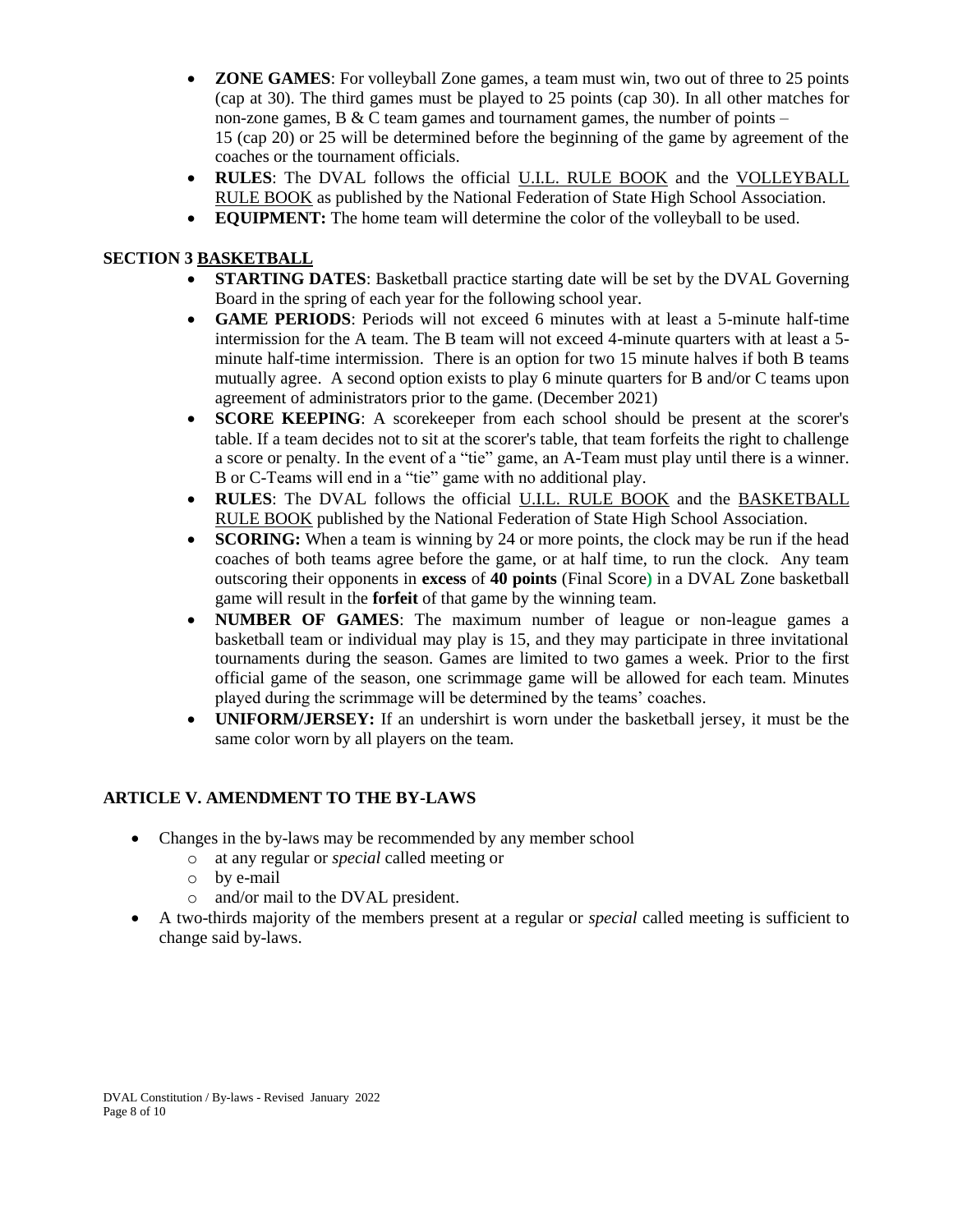

# **DIOCESE OF VICTORIA ATHLETIC LEAGUE ACKNOWLEDGEMENT**

*I have been given, read, and promise to abide by the Diocese of Victoria Athletic League Constitution and By-laws.* 

I further understand that exceeding a **40 point** margin in a DVAL Zone basketball or football game, will result in the **forfeit** of that game by the winning team.

\_\_\_\_\_\_\_\_\_\_\_\_\_\_\_\_\_\_\_\_\_\_\_\_\_\_\_\_\_\_\_\_ \_\_\_\_\_\_\_\_\_\_\_\_\_\_\_\_\_\_\_\_\_\_

Coach's Signature Date

\*This acknowledgement must be signed by coaches before the first practice in each sport and kept on file at each school.

# **DVAL NOTICE TO BE READ BEFORE ALL GAMES:**

*"We remind you that this game is governed by the rules and regulations of the Diocese of Victoria Athletic League. We also abide by the rules and regulations of the University Interscholastic League. The Diocese of Victoria rules take precedence if there is a difference between the two sets of regulations. We remind all players, coaches, parents, and fans that no unsportsmanlike conduct will be tolerated. The referees' (officials') judgment will be respected and final. We also remind you that stomping on the bleachers, distracting noises or cheers during free throws, or calling the game from the sideline is against diocesan guidelines."*

(Follow with a prayer and pledge)

The administrative representative for today's game is:

\_\_\_\_\_\_\_\_\_\_\_\_\_\_\_\_\_\_\_\_\_\_\_\_\_\_\_\_\_\_\_\_\_\_\_\_\_\_\_\_\_\_\_\_\_\_\_\_\_\_\_\_\_